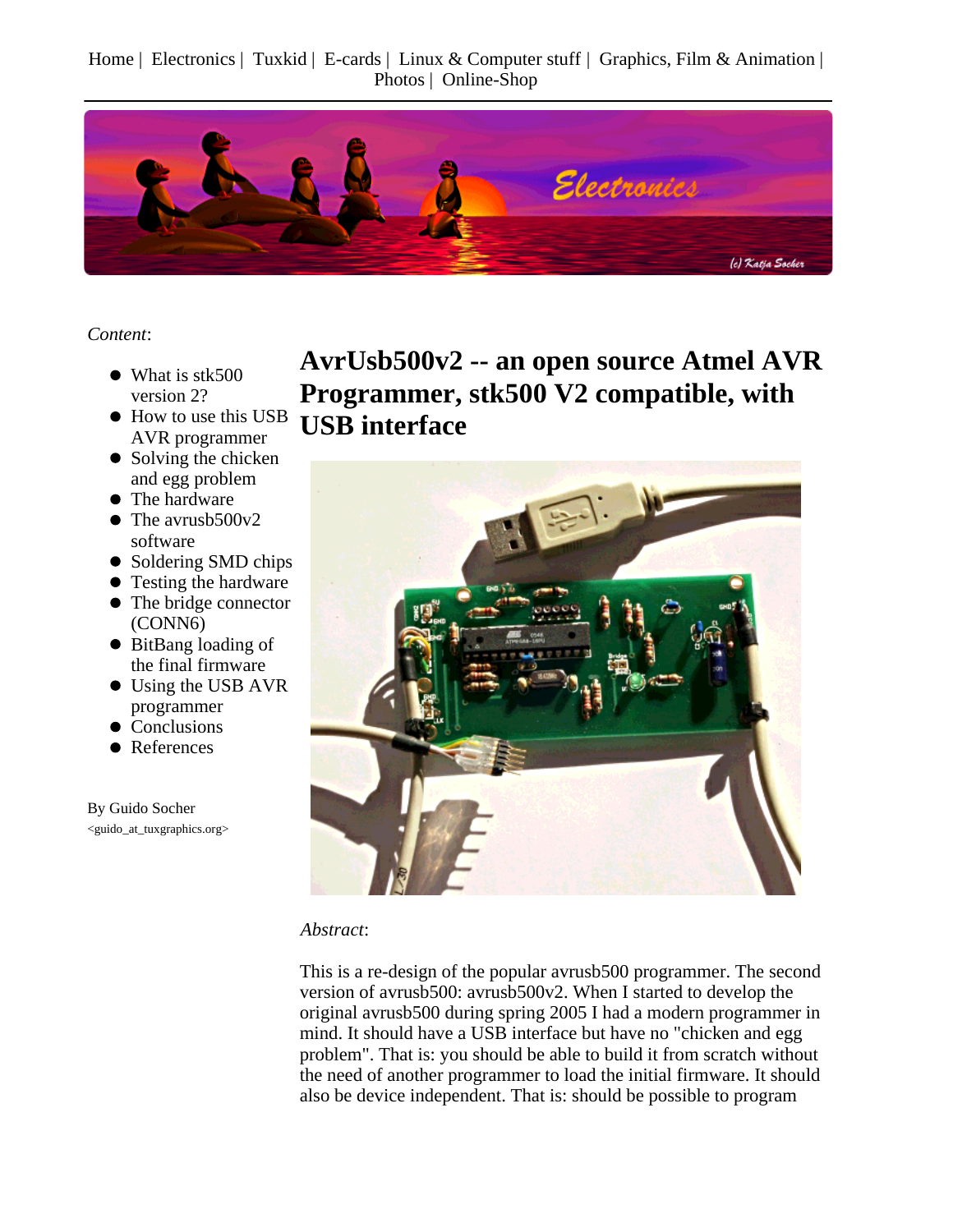current and future AVR microcontrollers without the need to modify the programmer for every new chip. The result was avrusb500.

The new avrusb500v2 has all the functionallity of the previous version and contains a number of new features based on suggestions from readers and customers:

- The led indicates now if the programmer is correctly connected to the target. This is a very useful feature as it is often not so obvious which way round the connector should fit onto the target board.
- A 1MHz emergency clock signal is provided. This can be used to recover a chip which was accidentally programmed with the wrong fuses.

Explanation: Atmel calls their configuration bits "Fuses". They have however nothing in common with traditional fuses. They are bit patterns which can be used to configure the startup behavior of the microcontroller similar to the BIOS in a PC. They can be modified as needed at any time (they don't burn like a real fuse) but within limits: If you accidentally program the AVR fuses for an external crystal but the hardware does not have such a crystal or the wrong crystal type then your hardware will be "dead". It is possible to recover such "dead" hardware by connecting the 1MHz clock output to the XTAL1 pin of the AVR and then re-program the fuses to the correct value.

The firmware for avrusb500v2 is again open source and programmed in C.

A link to the older (version 1) avrusb500 can be found at the end of this article.

**\_\_\_\_\_\_\_\_\_\_\_\_\_\_\_\_\_ \_\_\_\_\_\_\_\_\_\_\_\_\_\_\_\_\_ \_\_\_\_\_\_\_\_\_\_\_\_\_\_\_\_\_**

The avrusb500v2 is available as a kit from the online shop: http://shop.tuxgraphics.org

#### **What is stk500 version 2?**

Until not so long ago many programmers had specific knowledge about the possible target micrcocontrollers burned into the programmer. stk500 is a development board from atmel but it works also as programmer and the communication protocol between your PC and that programmer is therefore often called just stk500. stk500 version 1 was such a device dependent protocol. It needed updates for every new programmer that came out. At last Atmel had a good idea and developed a protocol which had some more generic procedures. This was then called stk500 version 2 and the exact specification is AVR068. There is also a more recent variant called AVR069.

The stk500 AVR068 specification needs no longer device dependent data structures in the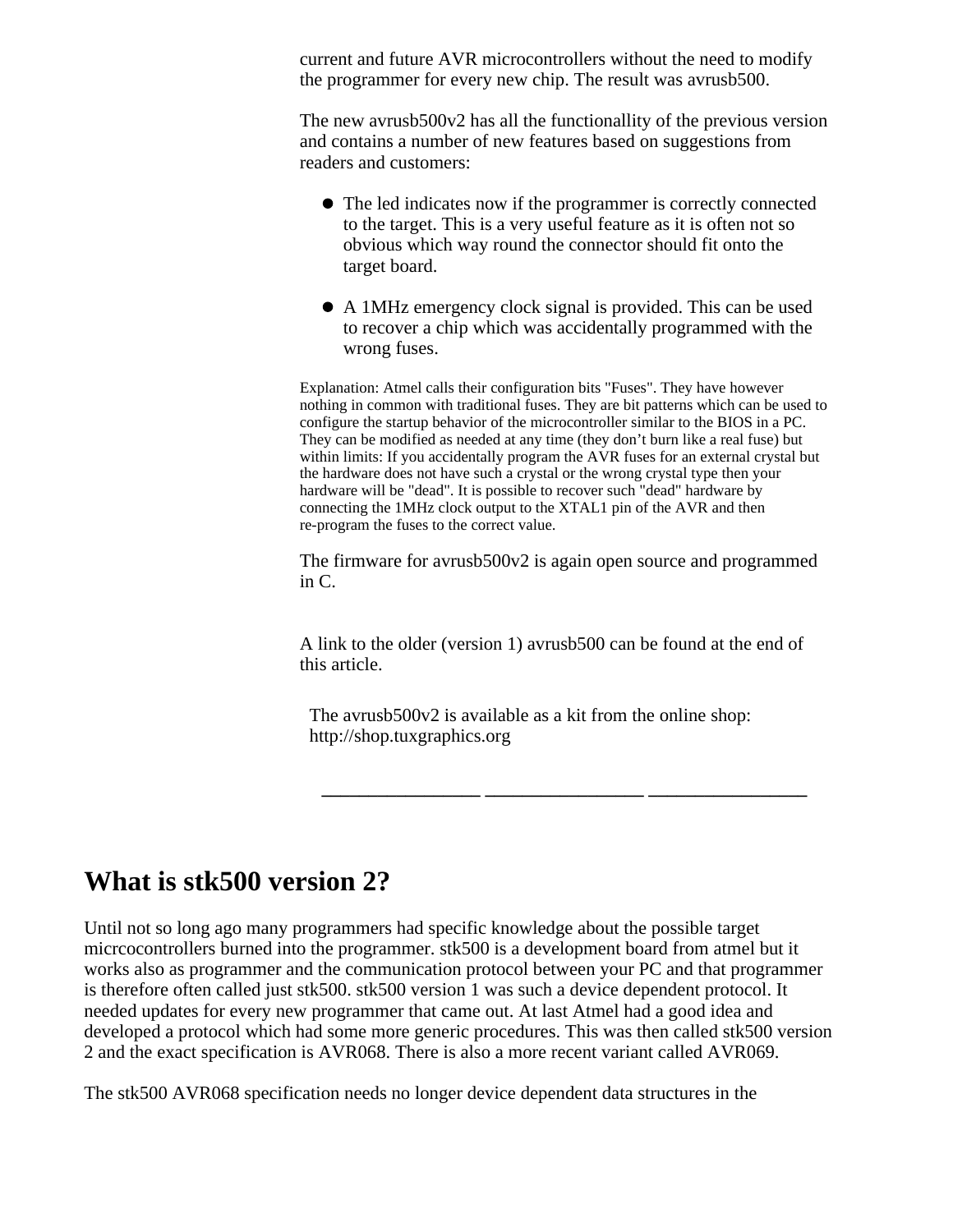programmer hardware. All device dependent logic is now in the programmer software running on the PC. As of today avrstudio (for windows) and avrdude (for multiple OSs including Linux) support this version 2 of the stk500 protocol.

The physical hardware interface to the PC is USB. This way we can build a fast and modern programmer which can be **used under Linux, BSD, Windows, MacOS X** and others.

## **How to use this USB AVR programmer**

The avrusb500v2 programmer is an In System Programmer. That is: you do not have to remove the microcontroller from the circuit. Almost all Atmel microcontrollers have for this purpose an interface called SPI (Serial Peripheral Interface). The microcontrollers can be either spi master or spi slave. A spi slave is the microcontroller which is programmed and the programmer is the master. The master is controlling the clock (pin SCK) on the SPI interface. The purpose of the programmer is therefore to "convert" the stk500 protocol to spi commands. To run spi directly over usb would be too slow for normal programming and development.



The spi protocol is implemented in the microcontroller hardware. The corresponding pins can used as output (master) when it has to function as a programmer or as input (slave) when you load software into the chip. Since we need the input pins needed for "solving the chicken and egg problem" and the atmega8 has a limited amount of clock speeds for the hardware spi we will use some generic IO pins as output and avrusb500v2 will therefore implement spi in software.

The stk500 protocol defines a message format and appropriate commands such as CMD\_SET\_PARAMETER, CMD\_LOAD\_ADDRESS, CMD\_PROGRAM\_FLASH\_ISP etc... The protocol sends chunks of data and this is very suitable for USB. The whole protocol is documented in the application note AVR068 (stk500 V2) from Atmel. This stk500 v2 protocol must not be confused with AVR061, which is version 1 of the stk500 protocol. Atmel has done a complete re-design. (Side note: avrusb500v2 and the older avrusb500 implement both the stk500 V2 protocol).

# **Solving the chicken and egg problem**

Since this programmer contains already a microcontroller we must find a way to initially program it. For this we need a programmer ... the thing that we are about to build...

A common solution is to sell microcontrollers with a pre-loaded boot loaded. The problem here is that those special microcontrollers are then specific to one vendor. They are not off the shelf microcontrollers.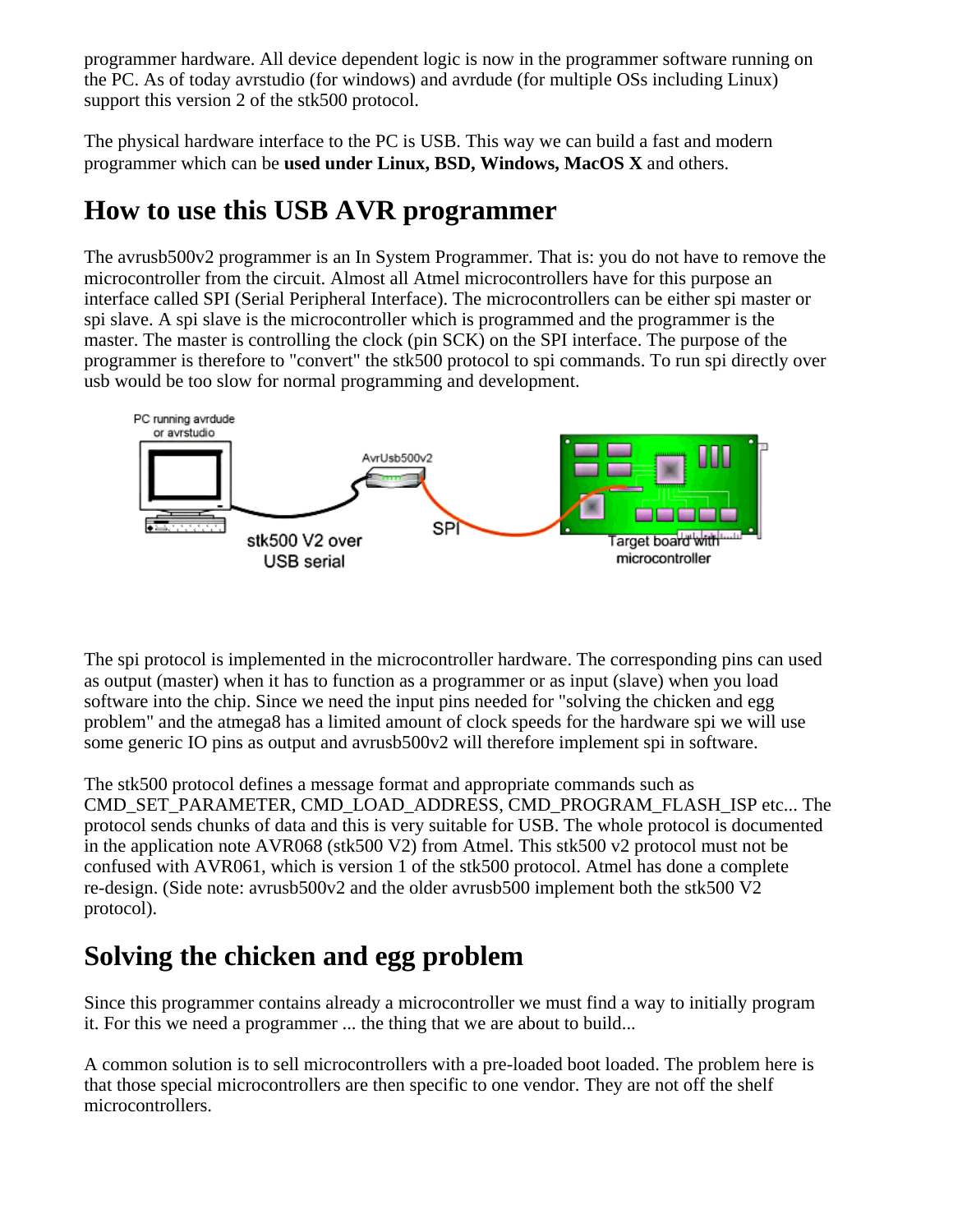For the usb interface we use a FT232rl chip. This chip has an interesting mode called "bit-bang" mode. I have written a source code library called ftdibb (only 2 files .c and .h, available from http://tuxgraphics.org/~guido/) which implements this bitbang mode on top of the libUSB library. LibUSB (http://libusb.sourceforge.net) uses the /proc file system to send and receive custom usb messages to any usb device on the usb bus. A slight drawback is that this requires root permissions under Linux it is a slow process as we will send very short messages. Initially (when there is no firmware on loaded in the microcontroller) we have absolutely no storage place and no logic in the programmer. We must send all the commands directly from the PC, bit by bit. USB is fast when you send long chunks of data but it is very slow when you send only 1 bit at a time.

This is however acceptable because:

- The initial firmware needs to be loaded only once.
- It saves us from having to get first a different programmer to load the initial firmware into this programmer
- There is no customer lock-in with special AVR chips. Any of the shelf atmega8/atmega88 will work.

In other words the avrusb500v2 consists really of two programmers: One slow internal for the initial loading of the firmware and the actual avrusb500v2 programmer which is a very fast and stk500 V2 based programmer for every day use.

I called the bitbang programmer for the initial loading "bbpg". I have modified the uisp programmer software for this purpose. You need to download uisp-20050207.tar.gz and then apply the uisp-20050207-usb-bbpg-patch.txt patch (cd uisp-20050207;patch -p1  $\lt$ uisp-20050207-usb-bbpg-patch.txt ) or you can take the already patched sources (uisp-20050207-usb-bbpg.tar.gz, download at the end). Libusb needs to be installed before you compile the bbpg programmer. The avrusb500v2-X.Y.tar.gz package contains also a patched and pre-compiled binary. If you want to save some compile time then try this one first. You must name this version of uisp "uisp\_bbpg". This is what the makefiles and scripts expect.

The CD which is sold from http://shop.tuxgraphics.org together with the parts for this programmer can also be used for the initial loading of the firmware. It has the additional advantage that you can do this from the CD without root permissions.

## **The hardware**

The specification from Atmel for the STK500 V2 communication protocol is 37 pages long. It is however not a problem to fit it into an atmega8 microcontroller. It fills about half of the available memory.

Here is the schematic drawing. The right side is the usb to rs232 conversion circuit to provide usb connectivity to the atmega8/atmega88. The whole circuit is self powered. That is: unlike may other programmers you do not need additional pins to draw the power from the target circuit.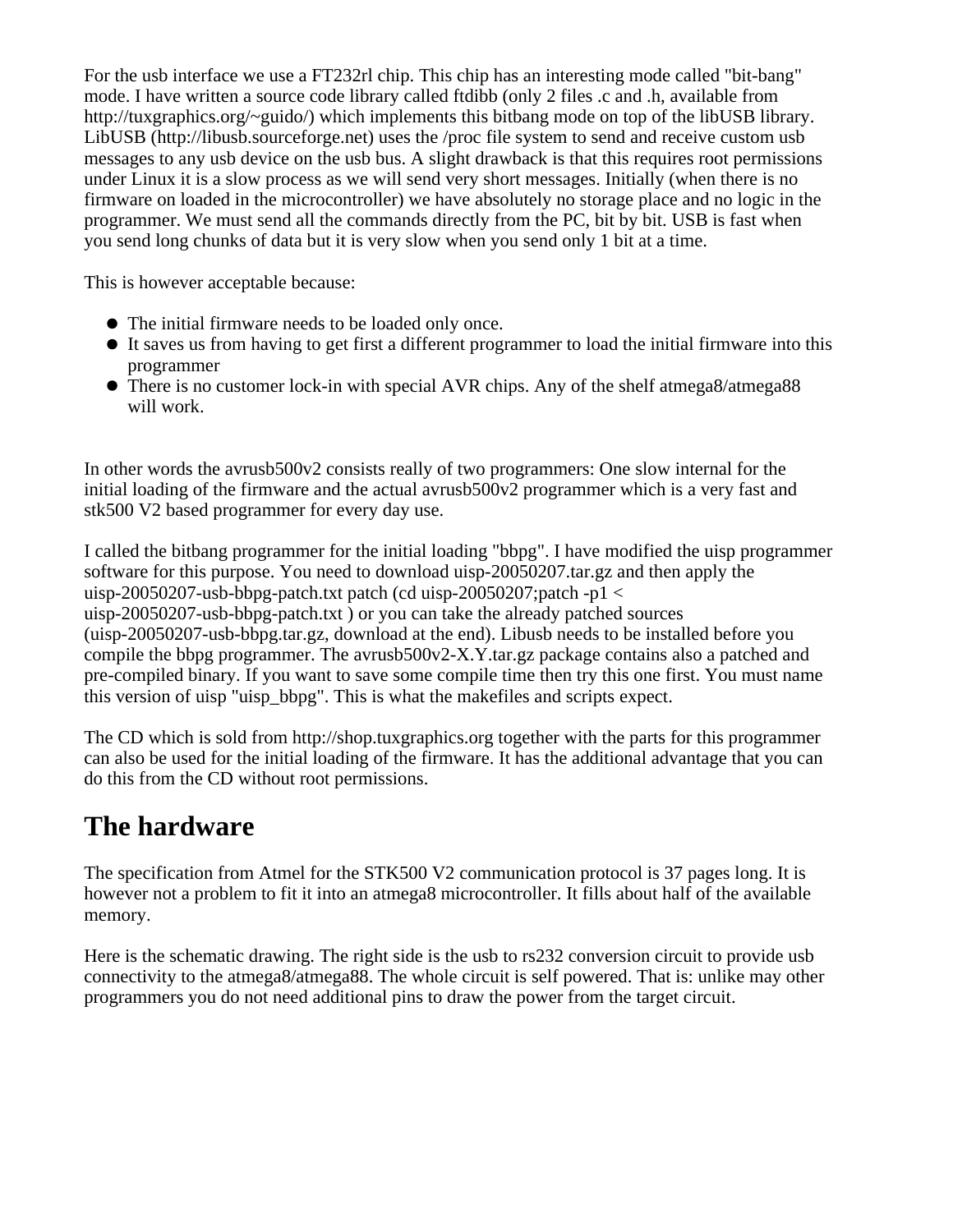

Click on the picture to see a larger version. The circuit diagram is also available as PDF

We need an external crystal for the atmega8/atmega88. This is because the UART for the serial communication via usb needs to run at 115.2K baud and this can only be done with a crystal. Why do we need 115.2K baud? This is mainly because Atmel has designed it's avrstudio software this way.

The hardware can work with either atmega8 or atmega88/atmega168 because I have written the software such that it can be compiled for both platforms after configuring the right platform in the Makefile. The background is that theoretically the atmega8 can be clocked up-to 16MHz and the atmega88/atmega168 up to 20MHz. The fast clock speed is needed because the SPI interface to the target is implemented in software and in order to get a fast AVR programmer we need the speed.

In other words if you want to follow strictly the specifications then you should use 14.7456MHz for atmega8 or 18.4320MHz for atmega88/atmega168. It turns however out that minimal overclocking of the atmega8 is not a problem as long as the power supply voltage of the atmega8 is close to 5V. The atmega8 has as of today probably the best price to feature ratio.

My recommendation is therefore: **use atmega8 and a 18.4320MHz crystal**.

A new and really useful feature is the target connector polarity recognition. The tuxgraphics connector is symmetric with standard color codes. The Atmel 10 and 6 pin connector have a notch but very often the target boards have just the plain pins coming. No damage is done if the connector is inserted the wrong way round but it is still annoying if you have to troubleshoot why the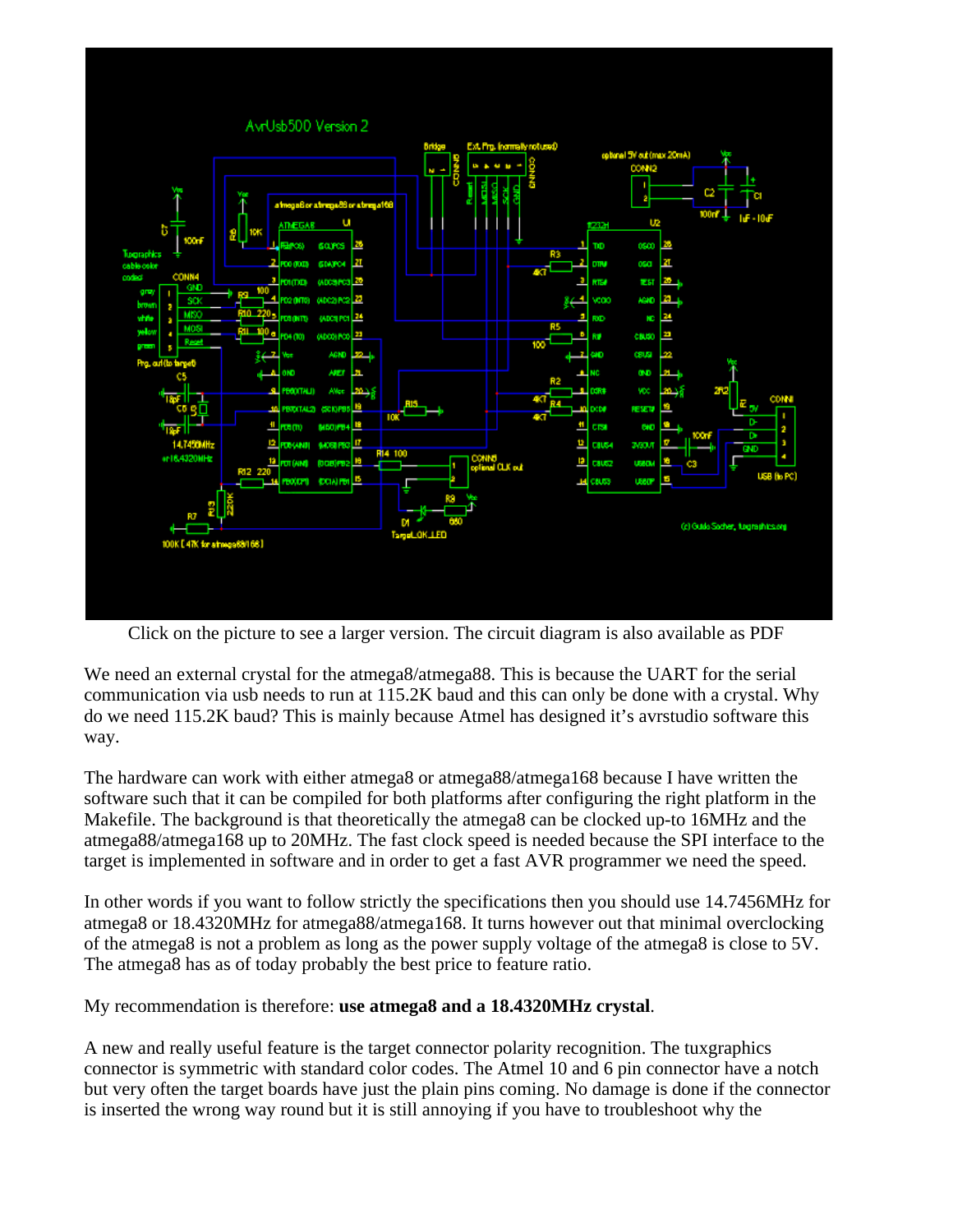programmer does not seem to work. avrusb500v2 has now an LED which goes on as soon as the connector is correctly inserted. A main source of troubles is therefore eliminated. The connection from the target reset pin to ADC0 is used for this purpose.

There is also and output for the 1MHz emergency clock signal (CONN5) and a 5V output to power a target (CONN2) if needed. Be however aware that there are no fuses or current limiting components on CONN2. No more than 20mA should be taken from CONN2. If you want a fused USB power supply to power external hardware from the USB bus of you computer the I can recommend the 5V mini power supply, USB

(http://shop.tuxgraphics.org/electronic/microcontroller.html#usbPowerOnTheRoad).

### **The avrusb500v2 software**

avrusb500v2 has this self boot-strapping feature which makes it possible for anybody to build this hardware with out the help of others to get the first firmware loaded. For this purpose the connections between the MOSI, SCK, MISO pins and the ftdi chip are needed. Those pins would however also be needed if we would use the hardware SPI in the atmega chip towards the target. The old avrusb500 required therefore a 5 pin bridge cable. The new avrusb500v2 implements the SPI towards the target in software. Any pin can therefore be used as output towards the target. Just the reset pin is, for safety reasons, connected and disconnected after the initial firmware loading.

To implement the SPI in software I started with hand optimized assembler but soon I found that well written C code can do the job too especially when a 18MHz crystal is used to clock the atmega. C-code is easier to read and maintain. SPI is a very simple interface. Programmer controls the clock line called SCK. At the rising clock edge the data is shifted on the MOSI pin from programmer to target at on the MISO pin from target to programmer. In hardware this is easily implemented as a shift register. In software it can be done like this:

```
unsigned char i=128; // shift 8 bit
unsigned char rval=0; // data read from target
while(i!=0)\{ // MOSI
               if (data&i){
                      PORTD = 1 << PD4;
               }else{
                       // trans mit a zero
                     PORTD &= \sim (1 << PD4);
 }
               _delay_loop_1(d_sck_dur); // low clock duration
               // read MISO
              if(PIND & (1<<PIND3))rval|= i;
 }
             PORTD = (1 < PD2); // SCK high _delay_loop_1(d_sck_dur); // SCK high pulse duration
              i=i>>1;PORTD &= \sim (1 << PD2); // SCK low
```
}

An additional advantage besides removing the 5 pin bridge cable is that we can do much more speeds in software. The hardware spi has a frequency pre-scaler and this determines immediately how many different SCK speeds can be implemented. In software there is no real limit (however it makes no sense to implement an endless number).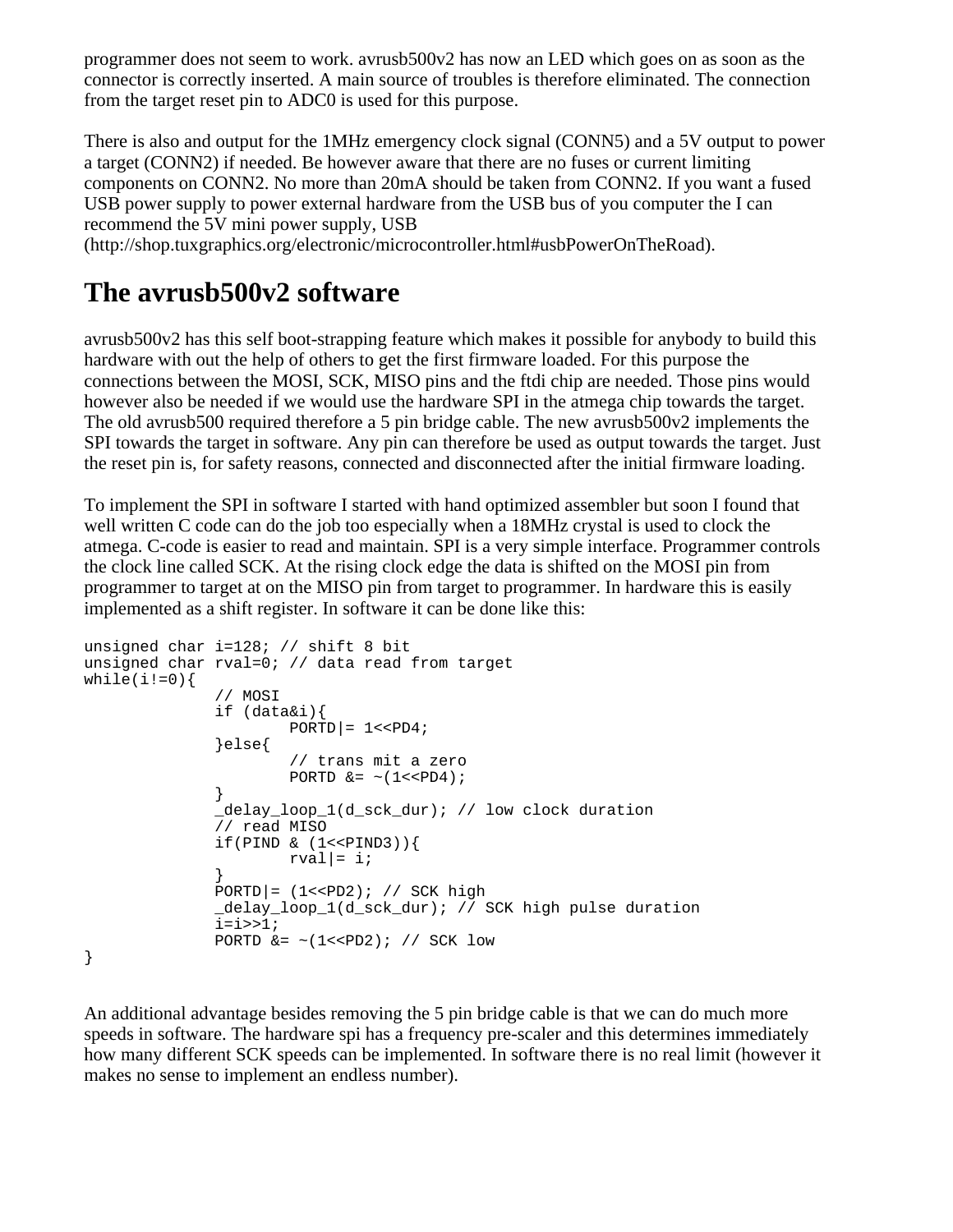The rest of the software (largest part of the software) is about the implementation of the stk500v2 protocol towards the PC.

# **Soldering SMD chips**

I have designed the hardware such that conventional parts can be used for almost all components. Only the ft232rl is a SMD chip. Its a very compact new chip but it has the problem that it comes only in very tiny packages not usable for soldering at home. Especially if you have just a standard soldering iron. The tuxgraphics online shop sells therefore the boards with this chip already soldered on.

# **Testing the hardware**

The software package (avrusb500v2-X.Y.tar.gz) contains a README.htm file. Please read it first.

I recommend to build the programmer in steps and and use the following test procedures at every step in order to narrow down possible mistakes:

**1)**

Double check the polarity of the USB connection. Incorrect polarity will destroy the circuit.



The first test is to just plug in the usb connector and check (under Linux) the file /proc/bus/usb/devices. You should see a new entry which looks like this:

guido@brain > more /proc/bus/usb/devices T: Bus=02 Lev=01 Prnt=01 Port=01 Cnt=01 Dev#= 3 Spd=12 MxCh= 0 D: Ver= 2.00 Cls=00(>ifc ) Sub=00 Prot=00 MxPS= 8 #Cfgs= 1 P: Vendor=0403 ProdID=6001 Rev= 6.00 S: Manufacturer=FTDI S: Product=FT232R USB UART S: SerialNumber=A3000eo7  $C$ :\* #Ifs= 1  $Cfg$ #= 1 Atr=a0 MxPwr= 90mA I: If#= 0 Alt= 0 #EPs= 2 Cls=ff(vend.) Sub=ff Prot=ff Driver=ftdi sio E: Ad= $81(I)$  Atr= $02(Bulk)$  MxPS= 64 Ivl=0ms E: Ad= $02(0)$  Atr= $02(Bulk)$  MxPS= 64 Ivl=0ms

This shows that the ft232 is working.

Unpack the avrusb $500v2-X.Y$  package (can be downloaded at the end of this article). E.g: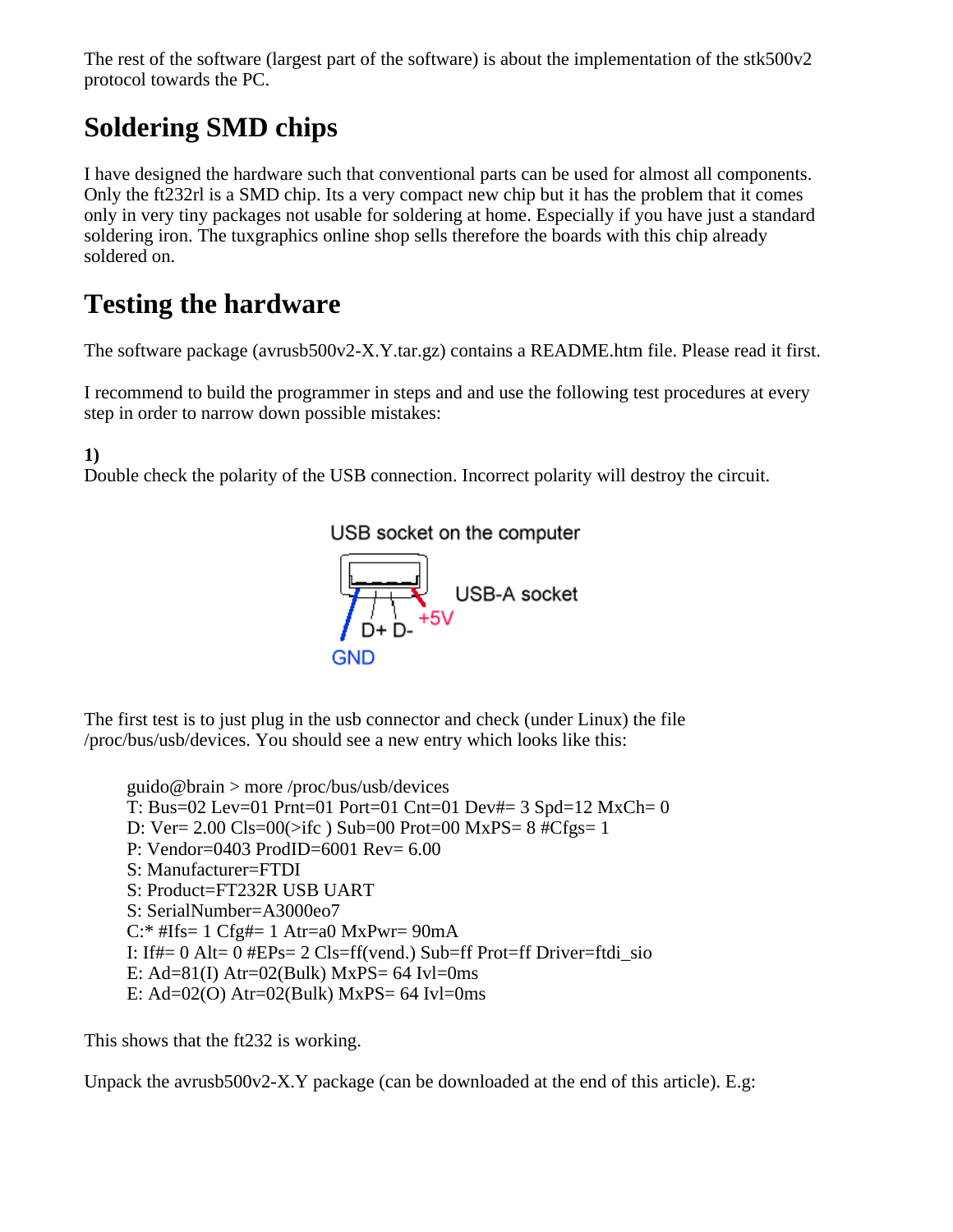tar zxvf avrusb500v2-1.0.tar.gz cd avrusb500v2-1.0

Here you find two more test programs which test the microcontroller and the whole communication to your PC. Load them also. How to do this is described in the README.htm file inside the avrusb500v2-X.Y package. You will basically just short circuit the bridge connector (CONN6) and execute a command like

make load\_test\_1

This will load a test program into the atmega. but please have a look at the README file for details (command: more README.htm or open it in a web-browser).

## **The bridge connector (CONN6)**

The bridge connector is only a temporary connection needed during initial firmware loading and testing. You can just use a small blank wire for this:



### **BitBang loading of the final firmware**

Loading of firmware is done under Linux only. The programmer is however OS independent once you have loaded the firmware.

Plug in the small bridge connector CONN6. If you have ordered the kit and the CD from the tuxgraphics shop then you just execute the command

make load

from the unpacked avrusb500v2-X.Y package. That's all.

If you do not have this CD then you need to build first the special version of uisp which contains the ppbg programmer (see above). The README.htm file inside the avrusb500v2 package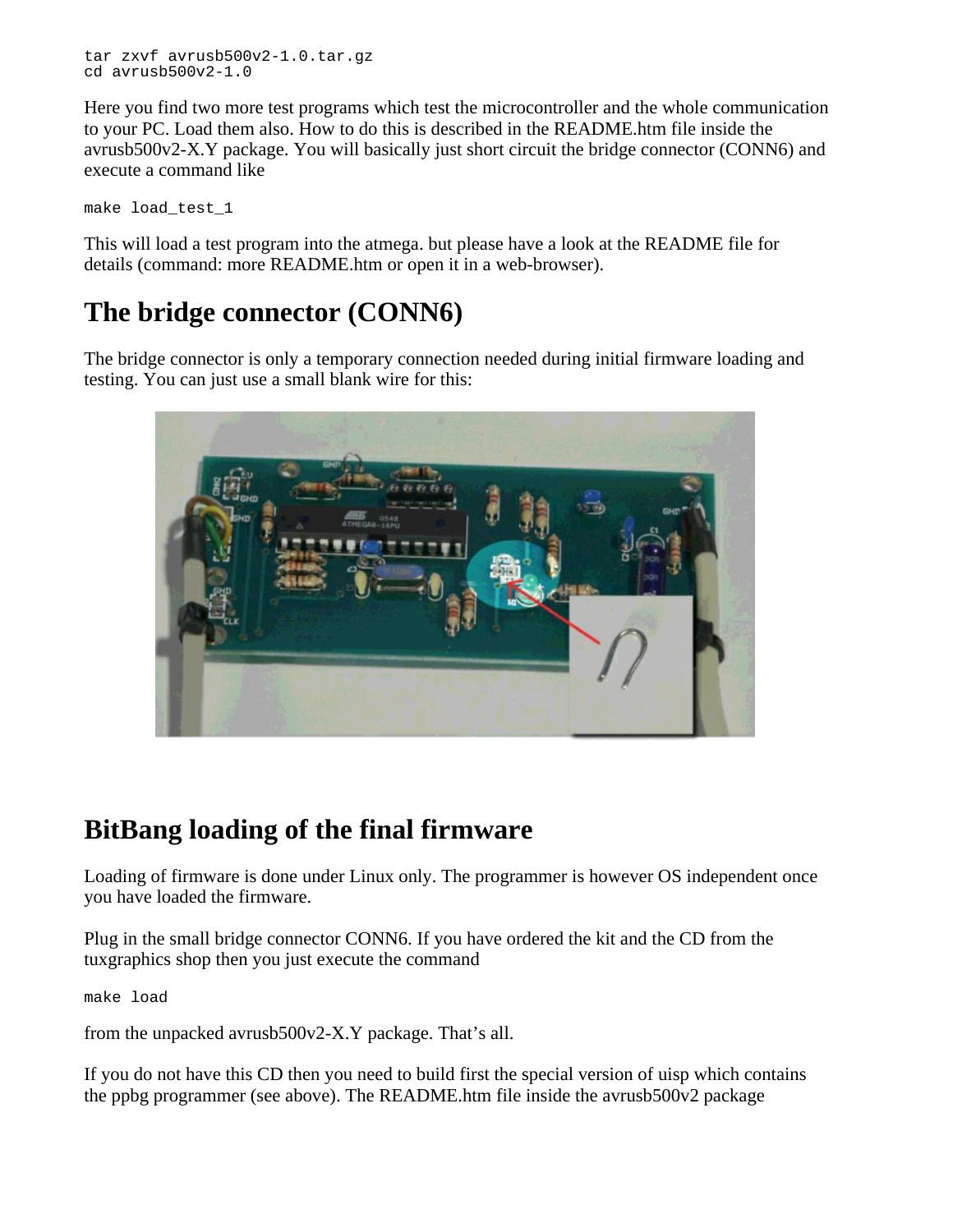describes this procedure also.

Loading of the firmware takes very long time due to the huge overhead you get on the USB bus when you send just one bit at a time. You can calculate approximately 15minutes for loading and 10minutes for verification.

## **Using the USB AVR programmer**

This programmer is designed to be developed in a Linux environment. However once build it is truly OS independent. You can use it with the AVRstudio for windows or under Mac OSX or Linux or BSD Unix ...

avrdude is the software needed to use the avrusb500 programmer under Linux or Max OS (http://savannah.nongnu.org/projects/avrdude/). You need version 5.X (or higher).

The command to load the code MyCode.hex into an ATmega8 would be:

avrdude -p m8 -c avrusb500 -e -U flash:w:MyCode.hex

The configuration file entry in the avrdude.conf file is:

```
default serial = "/dev/ttyUSB0";
#or
#default serial = \sqrt{(dev/usb/tts/0)};
# ... and further down:
programmer
 id = "avrusb500"; desc = "Atmel AVR ISP V2 programmer from tuxgraphics";
  type = stk500v2;
;
#
```
A very common mistake when programming AVR chips is to mis-configure accidentally the fuse bits. This can easily lead to a situation where the oscillator does not function. Most of the AVR microcontrollers can however be recovered by supplying an external clock signal on the XTAL1 pin and setting the fuse bytes to the correct values. Possibly using a low SCK frequency (the -B option in avrdude):

```
Example:
  avrdude -B 10 -p m8 -c avrusb500 -u -v -U lfuse:w:0xTheValue:m
```
The new 1MHz clock output line can be used for this. If you don't want to build a box around the programmer then I suggest to just use a bended wire where you can attach a alligator clip. This enough as you will use this "recovery clock" just occasionally: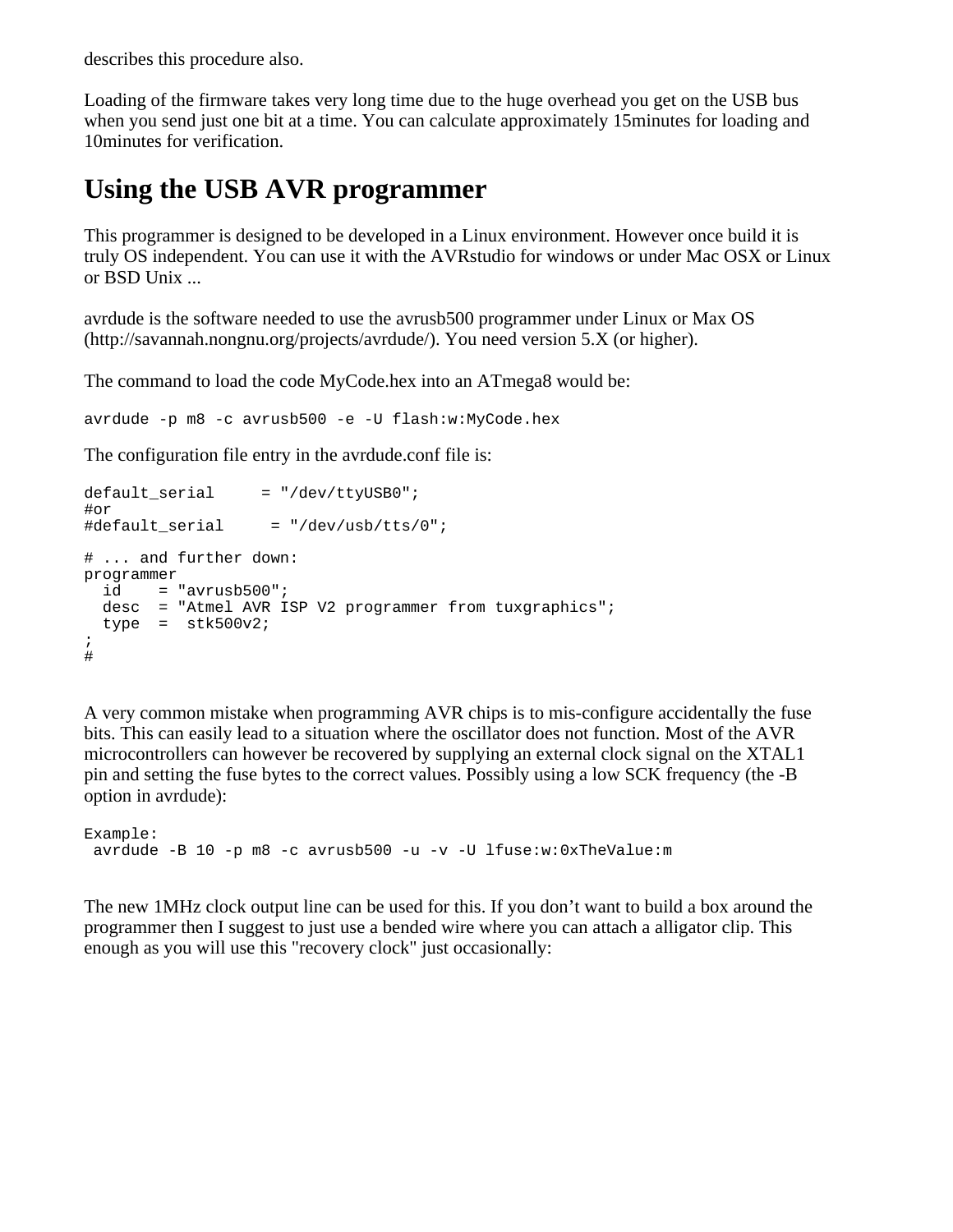

I recommend also some kind of pull relief for the cables. A cheap and reliable solution is to use cable straps and tie the cables to the board.

# **Conclusions**

This is a modern USB based AVR programmer which can be build from scratch without the need to find a programmer to program the programmer.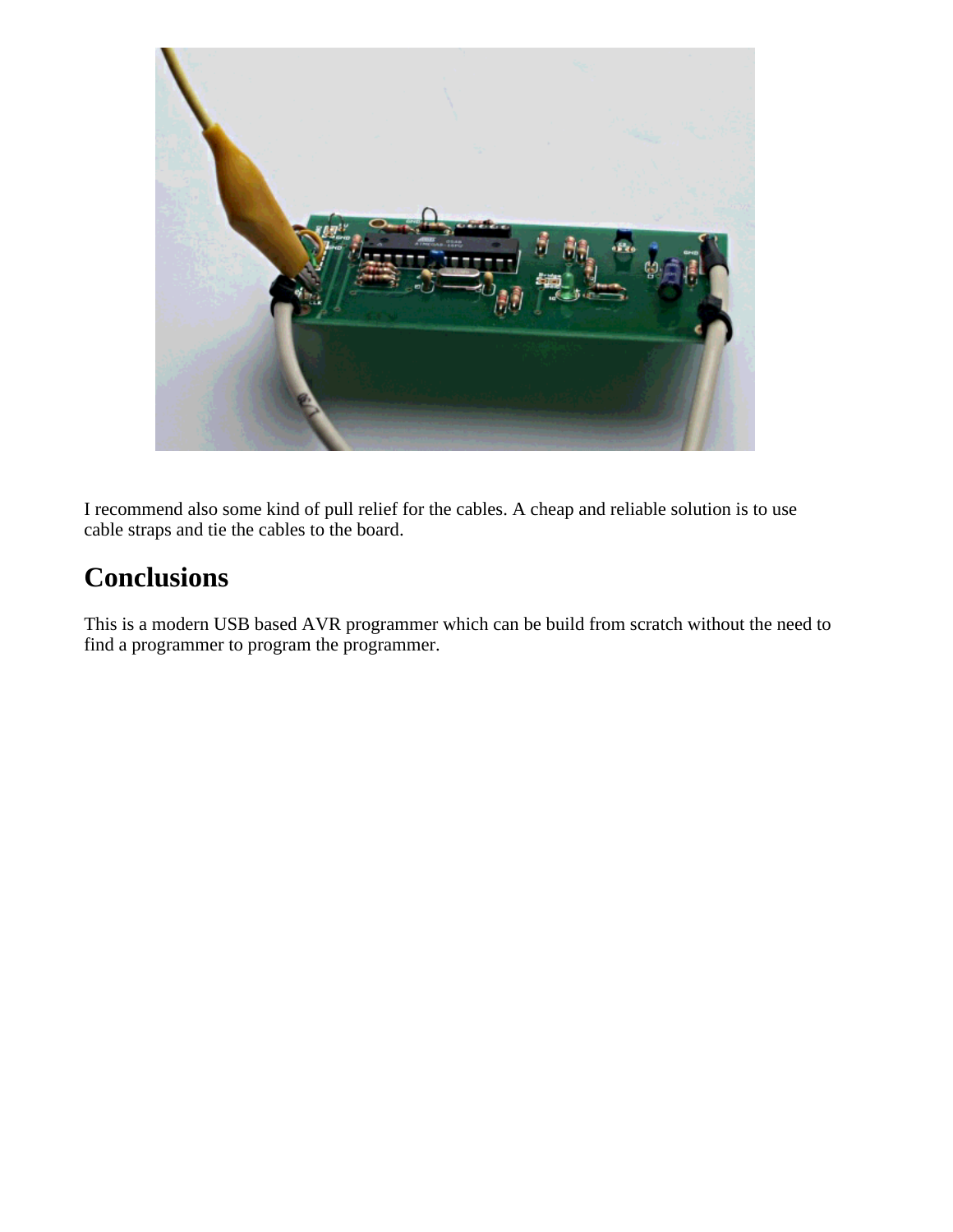

If you like this type of articles then have also a look at http://shop.tuxgraphics.org. It is always nice to see that there are people who support my work.

Have fun and happy soldering!

#### **References**

- Software, documents and future updates: **Download page for this article**
- The AVR068/AVR069 specification (description of the stk500 V2 protocol): stk500\_spec\_AVR068.pdf, 0.5Mb stk500\_spec\_AVR069.pdf, 0.4Mb
- The old avrusb500 article: AvrUsb500 -- an open source Atmel AVR Programmer, stk500 V2 compatible, with USB interface
- A complete kit to build this programmer is available from shop.tuxgraphics.org

<--, tuxgraphics Home Go to the index of this section